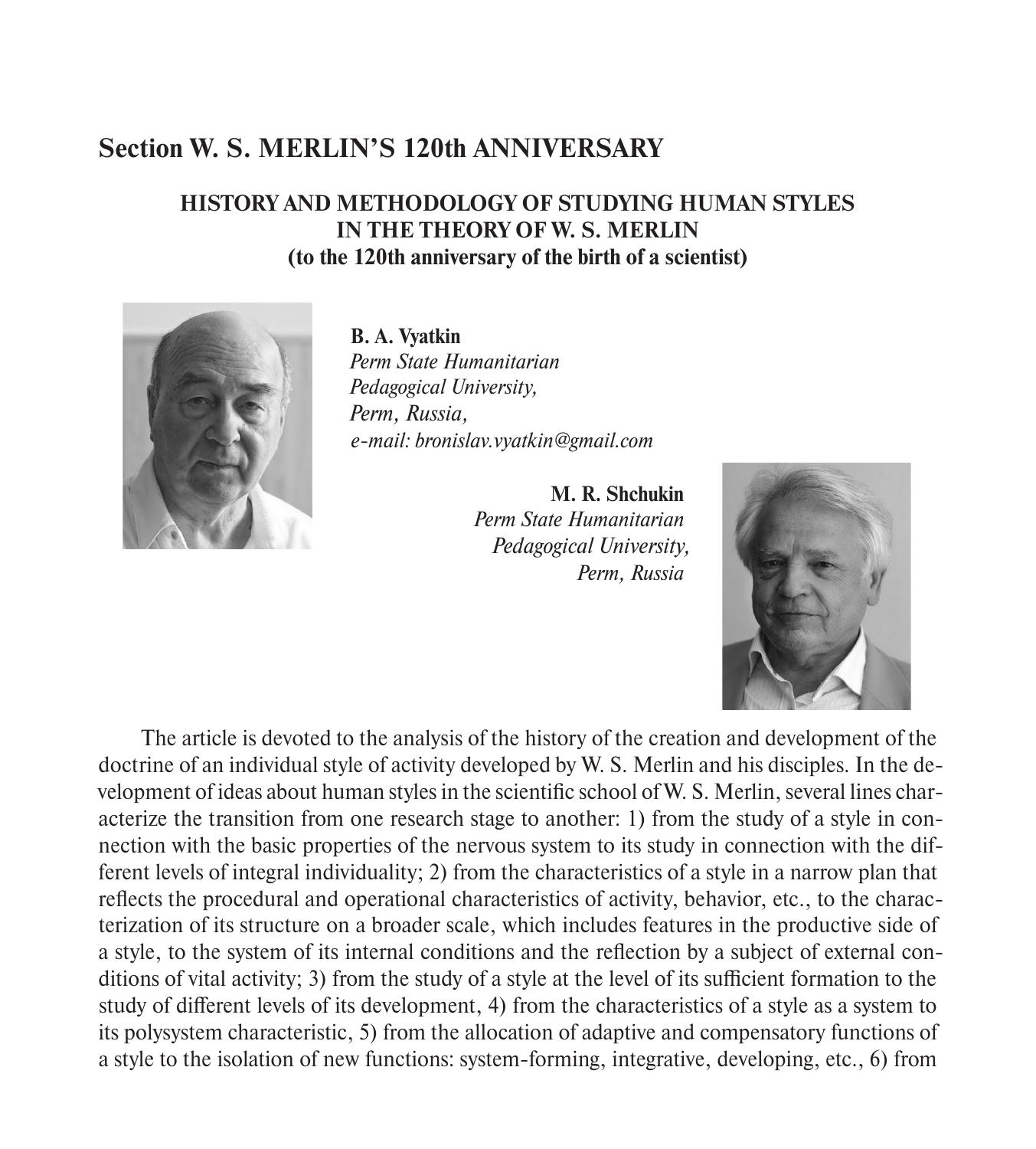predominantly adaptive schemes to the consideration of the interaction of a style with the world to schemes that reflect the activity of a subject in this interaction, that associated with the application of a subjective approach to the study of a style, 7) from the learning styles of different activities to the study of the styles of other aspects of human life: activity, behavior, self-organization, etc. This indicates the fairly well-formed theory of a style, which acts as one of the leading, along with the theory of an integral individuality and a subject. These theories provide a holistic knowledge of man in Russian psychology.

**Keywords:** style, vital activity, activity, behavior, traits, integral individuality, procedural side of style, productive side of a style, internal conditions, external conditions, style functions, style development, system, polysystem, integration.

## DOI: 10.7868/S1819265318030081

**Citation:** Vyatkin B. A, Shchukin M. R. (2018) Istoriâ i metodologiâ issledovaniâ stilej čeloveka v škole V. S. Merlina (k 120-letiû so dnâ roždeniâ učenogo) [History and methodology of studying human styles in the theory of W. S. Merlin (to the 120th anniversary of the birth of a scientist)] // Metodologiâ i istoriâ psihologii. Iss. 3. P. 127–150.

## **References**

*Dorfman L. Â.* (1993) Metaindividual'nyj mir: metodologičeskie i teoretičeskie problemy. M.: Smysl.

Individual'nost' rastuŝego čeloveka v usloviâh sovremennoj školy (2015) / pod red. B. A. Vâtkina. Perm': PNIPU.

*Ismagilova A. G.* (2003) Psihologiâ stilâ pedagogičeskogo obŝeniâ: polisistemnoe issledovanie. Perm': Perm. gos. ped. un-t.

*Klimov E. A.* (1969) Individual'nyj stil' deâtel'nosti v zavisimosti ot tipologičeskih svojstv nervnoj sistemy. Kazan': Izd-vo Kazanskogo gos. un-ta.

*Merlin V. S.* (1970) Problemy èksperimental'noj psihologii ličnosti (glavy iz monografii) // V. S. Merlin. Problemy èksperimental'noj psihologii ličnosti. Sb. nauč. tr. Perm': PGPU. S. 7–212.

*Merlin V. S.* (1977) Ob integral'nom issledovanii individual'nosti // Problemy integral'nogo issledovaniâ individual'nosti / red. V. S. Merlin. Perm': B. i. S. 7–23.

*Merlin V. S.* (1986) Očerk integral'nogo issledovaniâ individual'nosti. M.: Pedagogika.

Polisistemnoe issledovanie individual'nosti čeloveka (2005) / pod red. B. A. Vâtkina. M.: PER SÈ.

Psihologiâ integral'noj individual'nosti: Permskaâ škola (2011) / sost. B. A. Vâtkin, L. Â. Dorfman, M. R. Ŝukin. M.: Smysl.

Psihologiâ stilej čeloveka: hrestomatiâ (2013) / sost. B. A. Vâtkin, M. R. Ŝukin. Perm': Knižnyj mir.

*Sosnina D. N.* (2011) Osobennosti ispolnitel'skoj deâtel'nosti artista baleta v usloviâh sceničeskogo stressa // Vestnik Akademii russkogo baleta im. A. Â. Vaganovoj. 2011. № 1 (25). S. 28–70

*Ŝukin M. R.* (1990) Psihologičeskie osnovy individual'nogo podhoda k učaŝimsâ v processe proizvodstvennogo obučeniâ. M.: Vysšaâ škola.

*Ŝukin M. R.* (1995) Individual'nyj stil' i integral'naâ individual'nost': problemy i podhody // Psihologičeskij žurnal. 1995. T. 16. № 2. S. 103–113.

*Ŝukin M. R.* (2005) O funkciâh stilej deâtel'nosti, aktivnosti i obŝeniâ // HH Merlinskie čteniâ «V. S. Merlin i sistemnoe issledovanie individual'nosti čeloveka»: Materialy mežregion